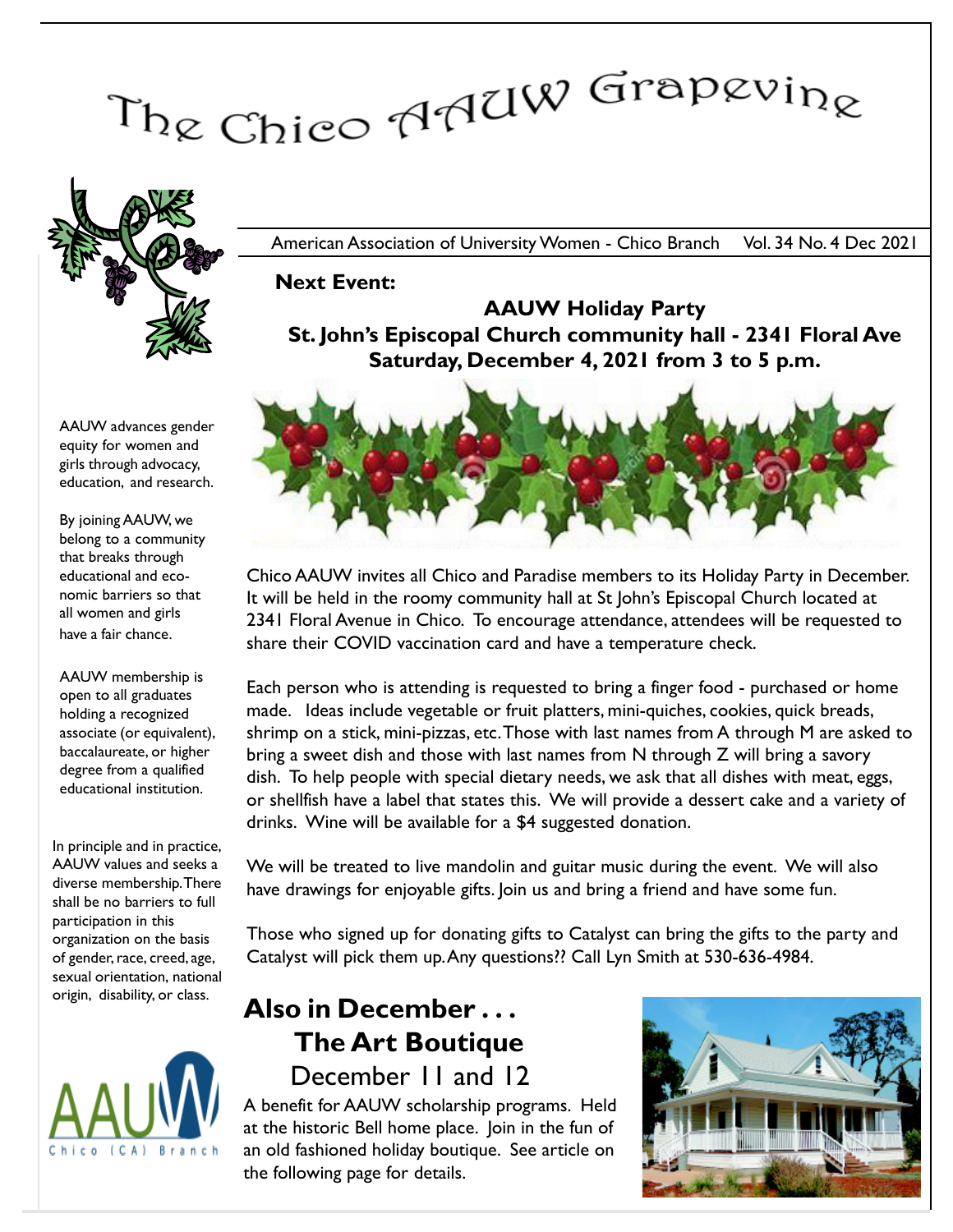## The Art Boutique - December 11 and 12

#### Branch Officers

President - Jan Britton Vice President - Sue Blizman Membership - Lyn Smith Finance - Pam Bodnar Secretary - Maria Elena Ramirez Newsletter Editor - Jana Lawton Public Policy - Carol Holzgrafe Tech Trek Coordinator - Joan Cleveland Technology - Helen Gesick Historian historian needed

More dolls available at the Boutique for a donation to AAUW Funds

The Art Boutique features fine art and handmade goods from these local artists. Hours are 10 a.m. to 4 p.m. on Saturday, December 11 and noon to 4 p.m. on Sunday, December 12. There will be wonderful items in all price ranges starting at just a few dollars. Ceramic sculpture, pottery, mosaics, jewelry, luscious soaps and bath items, snuggly wearables, sweet felted creatures, photographs, cards, collages, blankets, table runners, paintings, and decorative items to add cheer and humor to your decor. Don't miss this opportunity to get some gifts made from the heart and to also support AAUW scholarship programs.







Brenda Schlegel







Linda Lunsford below





Carla Resnick

Location: 12555 Meridian Road (just off Hwy 32 heading to Orland). Look for the Art Boutique signs on the road.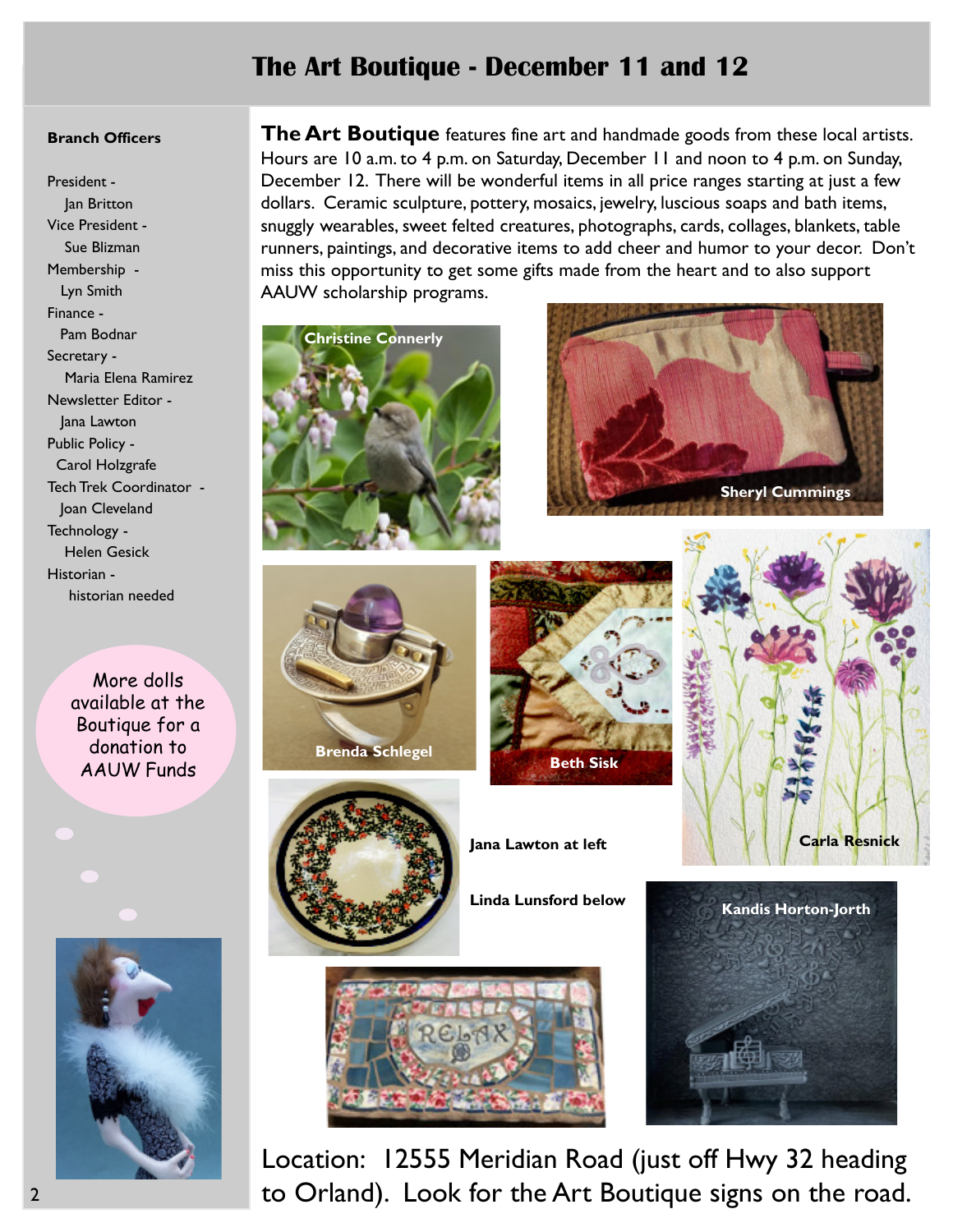## Member News and Notes

# NEW MEMBERS!

Jeannie Trizzino 3091 Chico Avenue Chico, CA 95928-8229 (530) 570-2309 jtrizzino@gmail.com

Gloria Burson 13989 Lindbergh Circle Chico, CA 95973 (530) 899-8227 (530) 864-9415 - cell glburson@gmail.com

Welcome to our newest member Gloria Burson. Her contact information is listed at left so don't forget to add her to your most recent branch directory. A brief introduction to another new member, Jeannie Trizzino, follows. Thanks to Carol Krok who interviews our new members and writes these short biographies.

 If you know people who might want to become a member of the branch, pass on the contact information to me and I will follow up. Lyn Smith, Membership Chair (530) 636-4984 or email to lindy\_48@yahoo.com

Jeannie Trizzino, one of our newest members, was born and raised in LA's San Fernando Valley, thus making her our newest or only "valley girl." Jeannie lived on the East Coast while attending Yale as a political science major. Moving back to LA, she married and a decision was made to move to the beauty of Chico in 1998.

Jeannie has put her schooling to good use as an animal rights activist. See if you notice this passion when you stop to greet our new member. She has worked as a copy editor for an animal rights magazine and later for Moon Travel Handbooks in Chico, as an administrative assistant for several public works civil engineering firms, and now works in that capacity for Durham Irrigation District.A city girl turned nature lover, Jeannie is also a certified California Naturalist, and has taken botany, ornithology, and evolution courses at Chico State. To help fellow Chico vegans, she started the chicovegan.com website. While visiting this site, be sure to check out the Chico Vegan-Friendly Restaurant Guide.

Jeannie and her husband live among the orchards outside of town and their 5-acre property is home to many domestic and wild animals. If you have a chance, drive by her home and you will see how evident it is that she and her husband love art, animals and nature. Jeannie lives life with a passion for what she knows is important.

## Adopt A Family



There's still time to participate in our **Christmas Adopt-A-Family** program! We're partnering with Catalyst to help make the season a little brighter for some families impacted by domestic violence. If you missed the earlier email sent by Jana, please contact me.

Catalyst representatives Carolina Cruz and Nat Calcutta will be attending our December  $4<sup>*</sup>$  meeting, so if you've already purchased your gifts for the families, you can bring them there. Otherwise, you may drop them off at my house on or before December 8<sup>.</sup> Please remember Catalyst asks that gifts for children remain unwrapped, but feel free to wrap any gifts for adults. Remember to mark the gifts with the appropriate family# and person. We've adopted three families: #s 9, 10 and 21.

You can see their "Wish Lists" by using the link to our **Adopt-a-Family** Google spreadsheet, or by contacting me for other methods. Please let me know if you have questions.

Thank you for participating! Joan Cleveland (530) 520-3548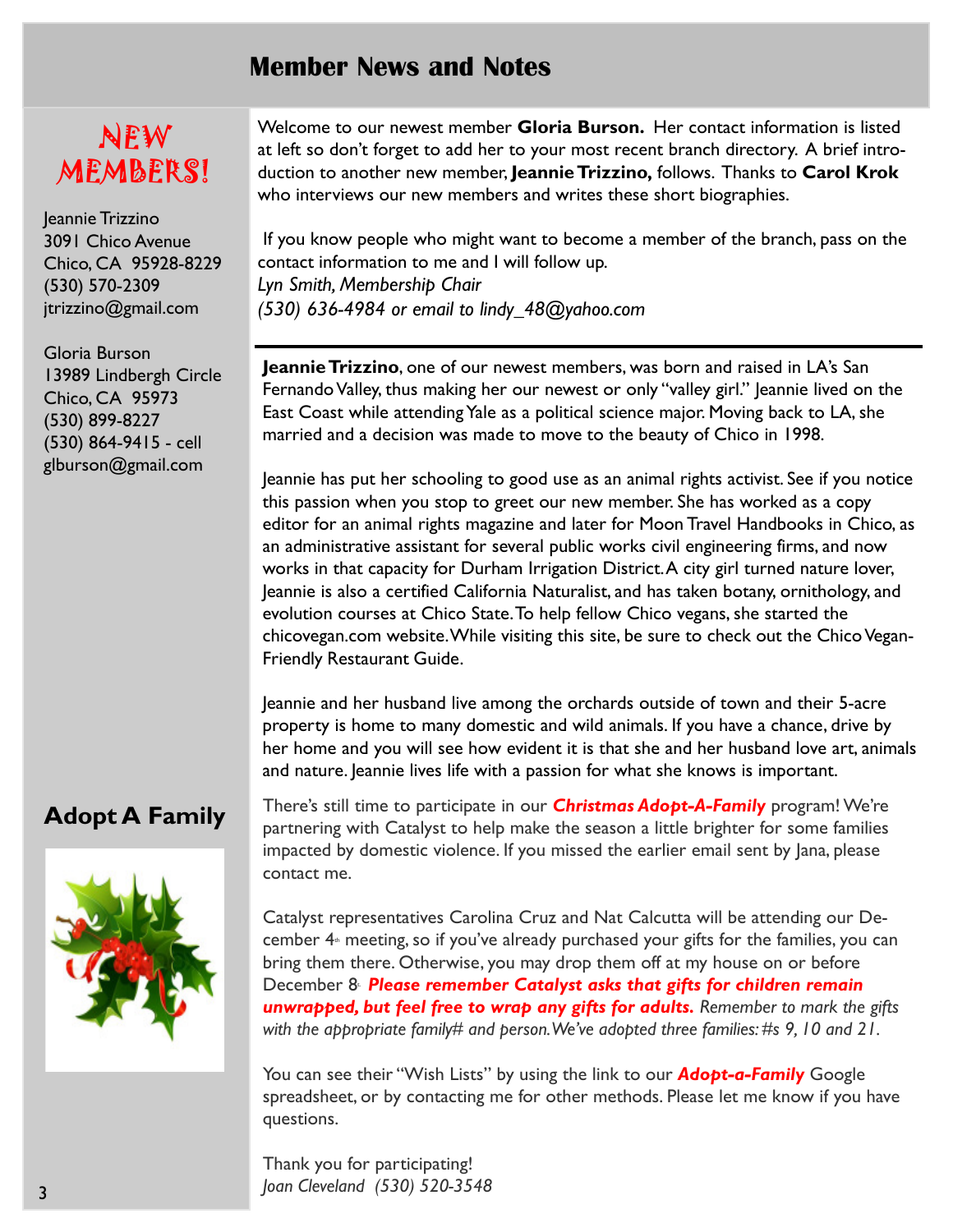### Branch News and Notes

# **Help Wanted**

Jana Lawton still needs a few more volunteers for the Art Boutique. Shifts are for 3 hours - Saturday morning, December 11, from 10 to 1, Saturday afternoon, December 11, from 1 to 4 p.m. and from noon to 3 on Sunday, December 12. The primary job is helping to get purchases to the check out area and to wrap purchases in tissue, if needed. Contact Jana for more information and to sign up to help (530) 894-1843 or jdlawton72@gmail.com.

#### Joy, Gratitude, and Giving

For many of us, 2021 has been a slow emergence from pandemic isolation to some kind of "new normal." While staying vigilant regarding our health and that of others, we have been able to come together in person. Joy and thankfulness have pervaded the air at every get-together! As the year comes to an end, we reflect on our struggles and accomplishments with gratitude for making it this far.

Hopeful for the future, we look at our AAUW mission and for ways to give back to our community. A gift to the AAUW Chico Scholarship Fund helps provide support to graduating high school seniors in meeting their higher education expenses. In recent years, families such as the Jackson/Herons (Gladys and Barbara) and Stewarts (Sydney) have established recurring scholarship awards, making yearly contributions in honor of their loved ones. Other branch members and families have made one-time or annually recurring donations to the fund, as well. One-time contribution checks should be written to AAUW Chico Scholarship Fund, with "CCSA high school" on the memo line, and mailed to branch treasurer, Pam Bodnar 818 Brookwood Way, Chico 95926. Contact Pam pbinuganda@yahoo.com or Ruth Berger krberger71@comcast.net if you wish to set up an on-going yearly gift. Another option is to bring your check with you to the Dec. 4 branch Holiday Celebration. Your commitment to the advancement of Chico's young women is appreciated. Your CCSA Scholarship Team

#### **Interbranch Council News** – (and what on earth is that?)

All Chico members are invited to the annual IBC lunch on Saturday, February 5, at the Oroville Congregational Church. Not only will you get to meet women who live in other Northstate areas, you will get to hear from one of our 2021 AAUW Fellow/Grant recipients, and that is always a good thing.

You will find details about registering for the lunch in the January issue of The Grapevine. Save the date and stay tuned.

AAUW California branches, uniquely, are encouraged to join in regional groups called Interbranch Councils. Our Chico branch is part of the North Valley IBC that also includes Paradise, Oroville, Gridley, Marysville/Yuba City, and now, Redding. Welcome Redding!

Officers from these branches meet three times a year – for dinner – and to share program ideas, Tech Trek experiences, and other things of mutual interest. Once a year, through this lunch, all branch members in our 6 branch IBC are gathered to share in the experiences of meeting, talking to, and possibly collaborating with members of other local branches.

#### The CHICO GRAPE-

VINE is published by the Chico Branch of AAUW. Items for inclusion can be mailed to Jana Lawton, newsletter editor, 1112 Bidwell Avenue, Chico, CA 95926 or e-mailed to jdlawton72@gmail.com (preferred)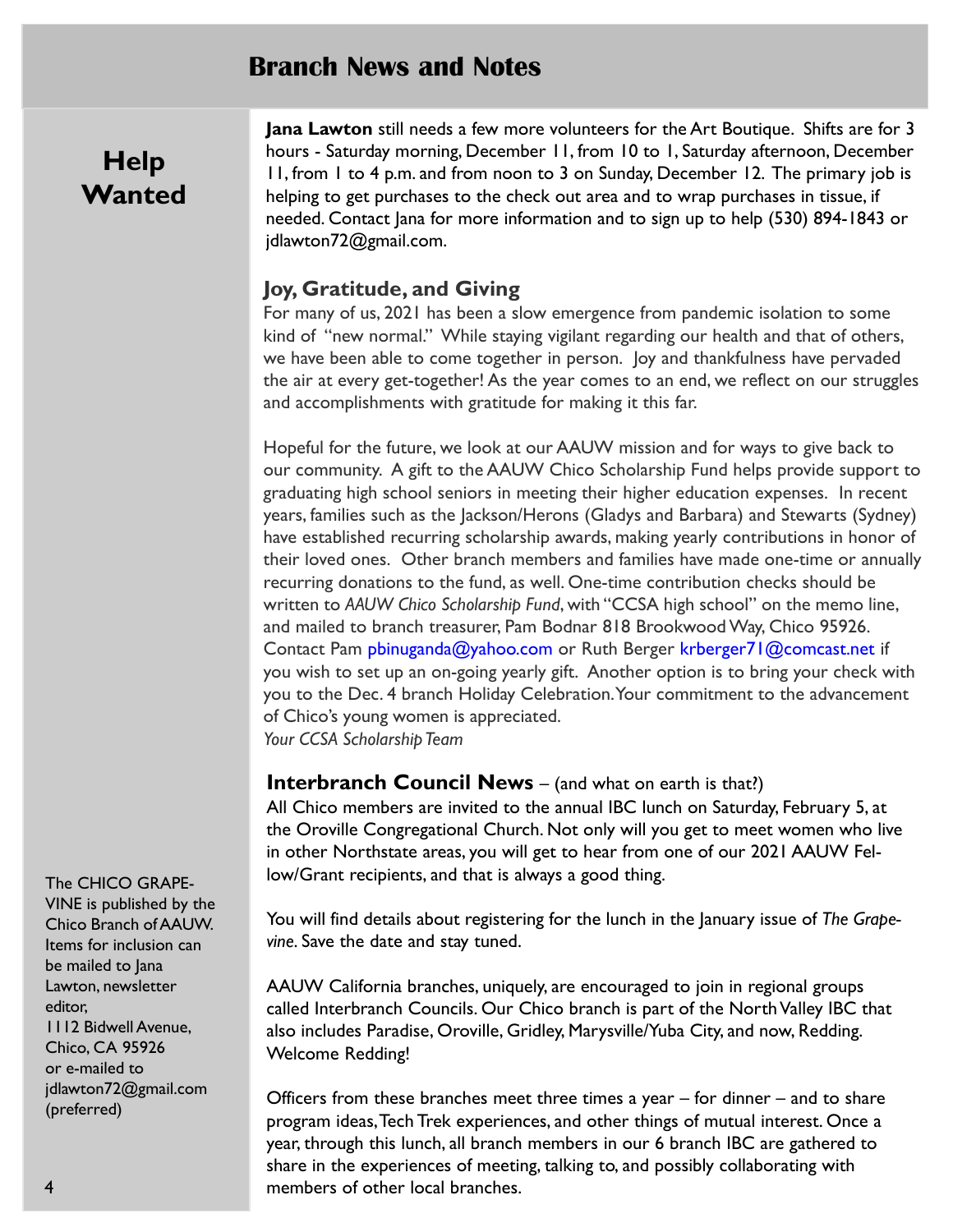## Branch News and Notes

Guidelines for using our AAUW mailing list

The Board for the Chico Branch thought it might be useful if we reiterated the guidelines concerning the use of our branch mailing list. It has been a while since these guidelines were reviewed and shared with members and we have had many new members joining us. Our local branch guidelines are in line with our national rules on use of all local branch mail lists.The mailing list use policy is as follows:

Notifications for all branch members should go through the newsletter editor, currently Jana Lawton, who maintains our mailing list. This mailing list includes both Paradise and Chico branch members, members at large, some potential members, and some former members. As a rule, member addresses obtained through the directory or the emailing list are to be used only for AAUW business and not to be shared with any outside organization.This is to ensure the security of our names and other contact information and to reduce any unnecessary mail our members receive from us. This is not to say that what other groups are doing is not of interest to AAUW members. Articles that share information about upcoming meetings, or programs, or local issues are welcome to be shared through the newsletter.

All interest group leaders can use their own individual group mail list to communicate with their group members. A group is designated as an official AAUW interest section such as the bridge, book discussion, foreign policy, and hiking groups among others. Group members should keep the use of these lists within their group and the list should be maintained by the individual section leaders.

# Title IX

Public Policy Carol Holzgrafe

In 2012-13 AAUW Chico filed a Title IX complaint with the Office of Civil Rights after member Cindy Wolff noticed a huge discrepancy between the boys' and girls' facilities at Chico High School.The branch backed her up. And the OCR took our complaint, investigated, and moved against the Chico Unified School District to make amends. Which they did.

Now, a somewhat similar situation has emerged at Durham High School and we may be asked to lend our support. But, if that happens, you should know what Title IX covers.

#### What is Title IX?

It prohibits sex discrimination in educational institutions receiving federal funding. Title IX requires that schools have a Title IX coordinator, that girls be treated equally in athletics, that students not be subjected to sexual harassment, and that pregnant and parenting teens not be discriminated against while at school. You can find a complete list of questions to ask your local high school at www.ccrwf.org. It's an "eye-opener" so do check it out.

Each high school must have a publicized Title IX Coordinator. They are responsible for checking the proportionality of girls' athletic participation, providing notice about the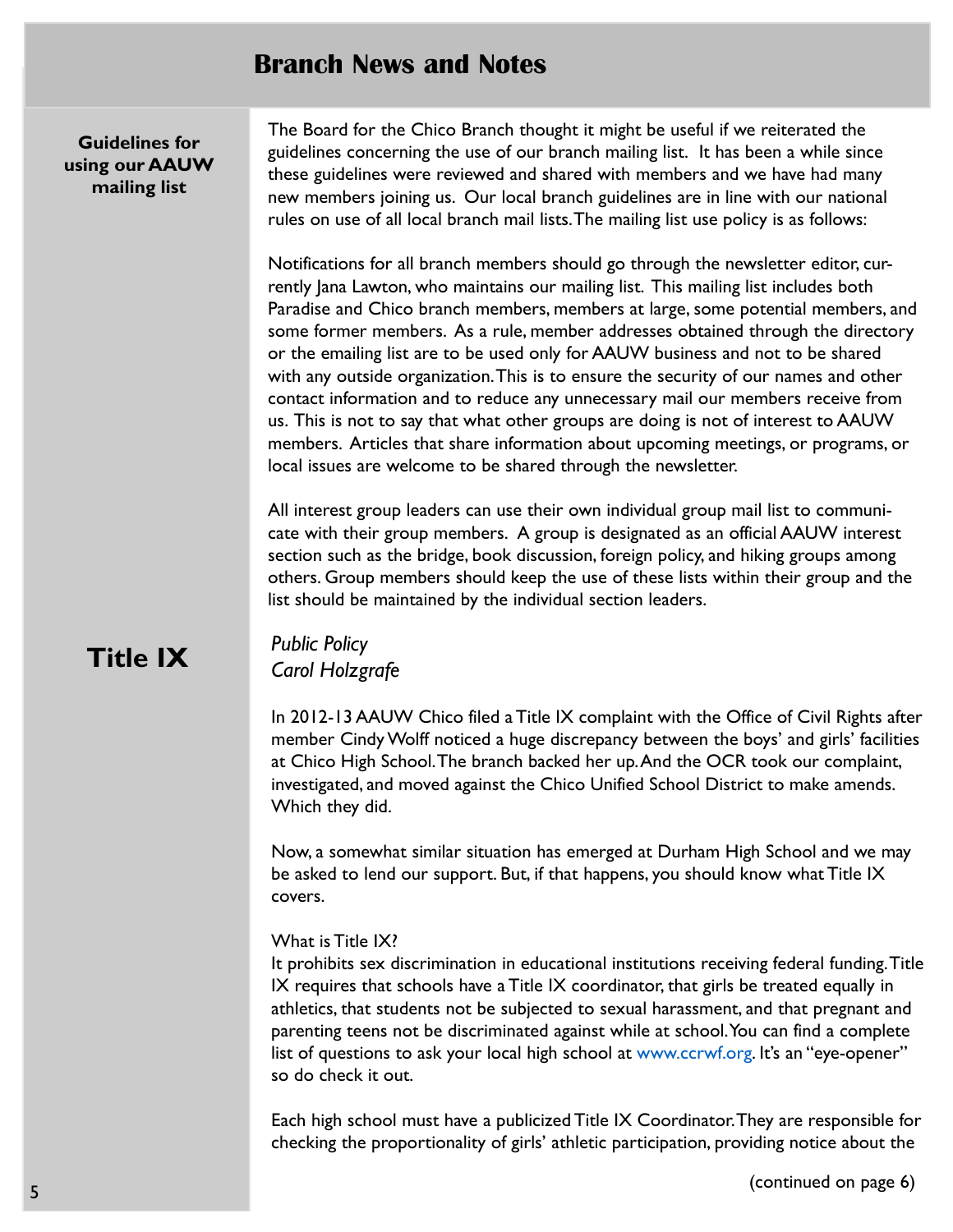## Branch News and Notes

school's sexual harassment policy and complaint procedures to students, staff, and parents, and trained staff on how to respond to sexual harassment and gender--based bullying.

Athletics: Girls' participation must be proportional to their enrollment in the school. If not, the school's principal must be notified so "steps can be taken" to close the breach.

Sports facilities must be equal.This includes the quality and cleanliness of locker rooms, and all sports fields. Scheduling must be equal, including timing of practice and games, convenience, and visibility.

Publicity:The quality and source must be the same for girls' and boys' events.This includes school newspaper coverage, the marquee, electronic or physical billboards, and press releases to local media.

Sexual Harassment:There must be a policy against sexual harassment that is written for and directed at students, and it must be publicized.

For many more Title IX details and the full text of the above questions: https:// www.aauw-ca.org/documents/2021/01/title-ix-checklist.pdf/ (or go to aauw-ca.org and type 'public policy' in the search box.}

Title IX is just one of AAUW and AAUW-CA's public policy efforts. You can pick up a card that offers more information at the Dec. 4 holiday party. Or ask me and I'll get one to you.

A final important message:

November 8, 2021 was the anniversary of the Paradise Camp Fire. Those of us who received so much help from AAUW members in California and elsewhere, want to give an update and renew our thanks.

One small plea posted on the AAUW California website and a few emails asking for help brought tens of thousands of dollars in gift cards, offers of housing, furniture, and, in the case of a member who couldn't get her garage door open and had no replacement insurance - a car.

The Paradise board, all of whom (except yours truly) lost everything, gathered frequently to sort mail and distribute the contributions to 35 of our 40 members.After their needs were fulfilled, we gave cards and checks to our Tech Trek families, most of whom also lost everything and often had fewer resources. We offered gas money to the son of Suzy and Paul Ernst, the couple who were trapped by the fire and spent many months in the U.C. Davis Burn Center. There were so many ways everyone's contributions helped.

From all of us, thank you! Carol Holzgrafe and every AAUW Paradise member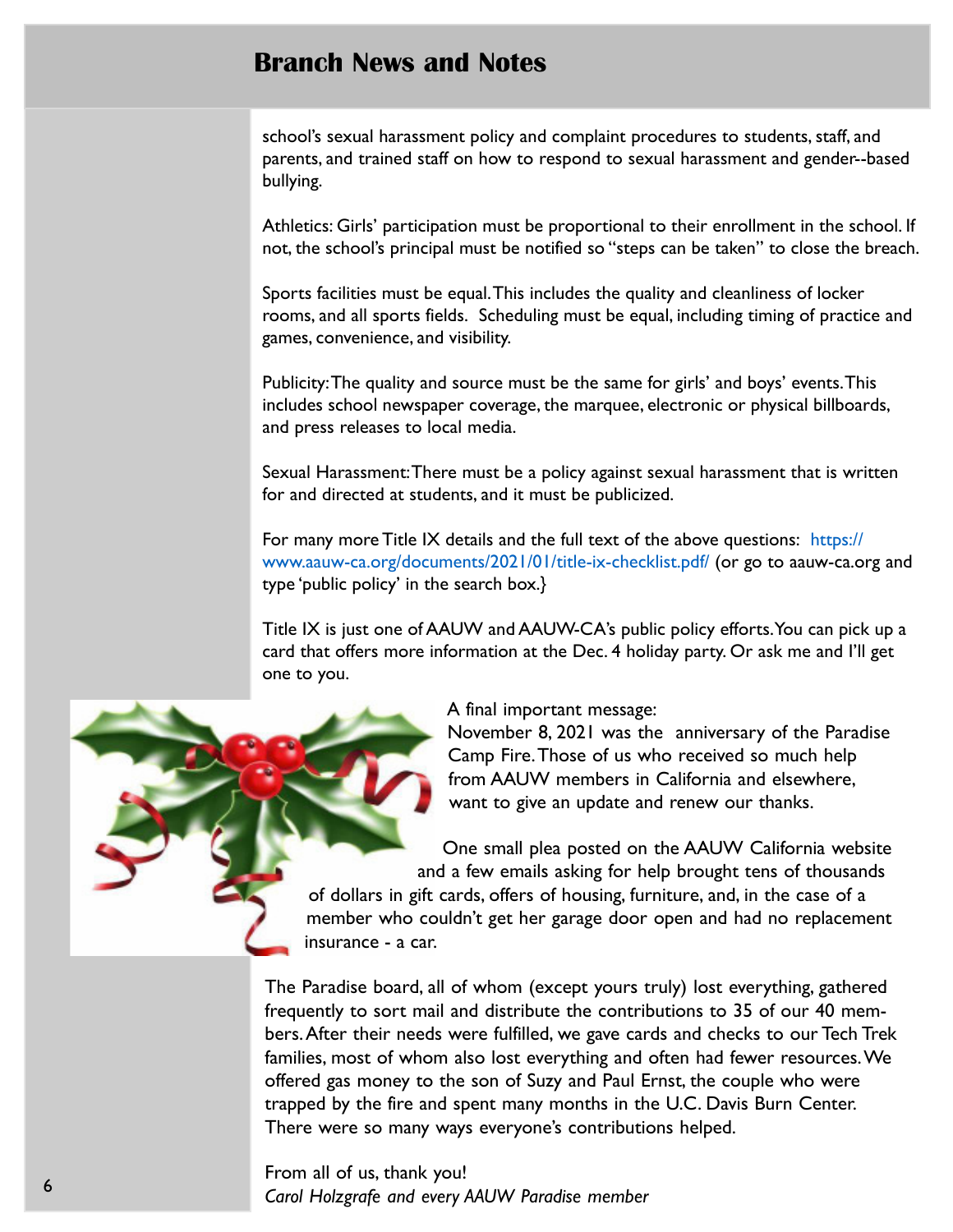## Interest Sections

#### New to AAUW?

Call a group leader for more information about a section you might find of interest. A few have reached capacity but most would welcome new members.



#### Les Flaneurs

Carol Holzgrafe - (530) 774-4009 The group usually meets Tuesdays, Thursdays, and/or Saturdays at 8:30 or 9:30 a.m. depending on the season. A walking/talking group of Chico and Paradise members who wander through local parks and neighborhoods - and sometimes farther afield - commenting on landscaping, architecture, and life, and getting exercise. Email or call for schedule if you might be interested. Carol Holzgrafe, carol@holzgrafe.com, (530) 874-6906 or Satsie Veith at (530) 570-3550.

Wine and Whine, the Fall Version Dec 15 - at 5:30 p.m. Wine Time - 26 Lost Dutchman Dr. Please contact Carol Holzgrafe, carol@holzgrafe.com if you want to join in. And bring a friend or relative. We are nice people.

#### Out to Lunch

Mary Huntsinger (530) 521-1323 Call Mary for details on the December lunch. Both Paradise and Chico branch members welcome.

#### Computer and iPad Group

Helen Gesick (530) 570-5185 Meets 4th Tuesday at 2:00 p.m. Call Helen for Zoom information



#### Foreign Policy Discussion Group

.

Roxanne Ferry - 891-1722 All welcome. Group meets 4th Monday at 7 p.m. No December meeting. A January meeting will be scheduled to select topics for 2022. Call Roxanne for information about ordering the study guide.



#### Evening Book Discussion Group

Mary Huntsinger (530) 521-1323 Group meets at 7:00 p.m. on 2nd Tuesday Dec 14 - Beloved on by Toni Morrison. Call for location.

Ethnic Writers Book Discussion Group Severance Dolan 433-0258 All welcome! Group meets at 1:00 p.m. on 4th Wednesday

Note: 3rd Wednesday this month

Dec 17 - Two old women: an Alaskan legend of betrayal, courage, and survival by Velma Wallis Hosted by Carol Krok.

#### Non-fiction Book Discussion Group

Group meets on 1st Friday at 10 a.m. Contact Susan Critchfield for Zoom info at (530) 519-3460. Group will continue to have Zoom sessions through the end of 2021.

#### Mystery Book Discussion Group

Denise Worth 343-5711 Group meets at 3 p.m. on 3rd Wednesday Dec 15 - The Unexpected Inheritance of Inspector Chopra by Vaseem Khan. Hosted by Vicky Breeden.

#### Friday Book Discussion Group

Severance Dolan (530) 433-0258 Group meets at 10 a.m. on 4th Friday at Woodoak condominium club house located at 555 Vallombrosa 3rd Friday this month Dec 17 - Lave and War in the Apennines by Eric Newby Seeking new members. Group reads both fiction and non fiction.